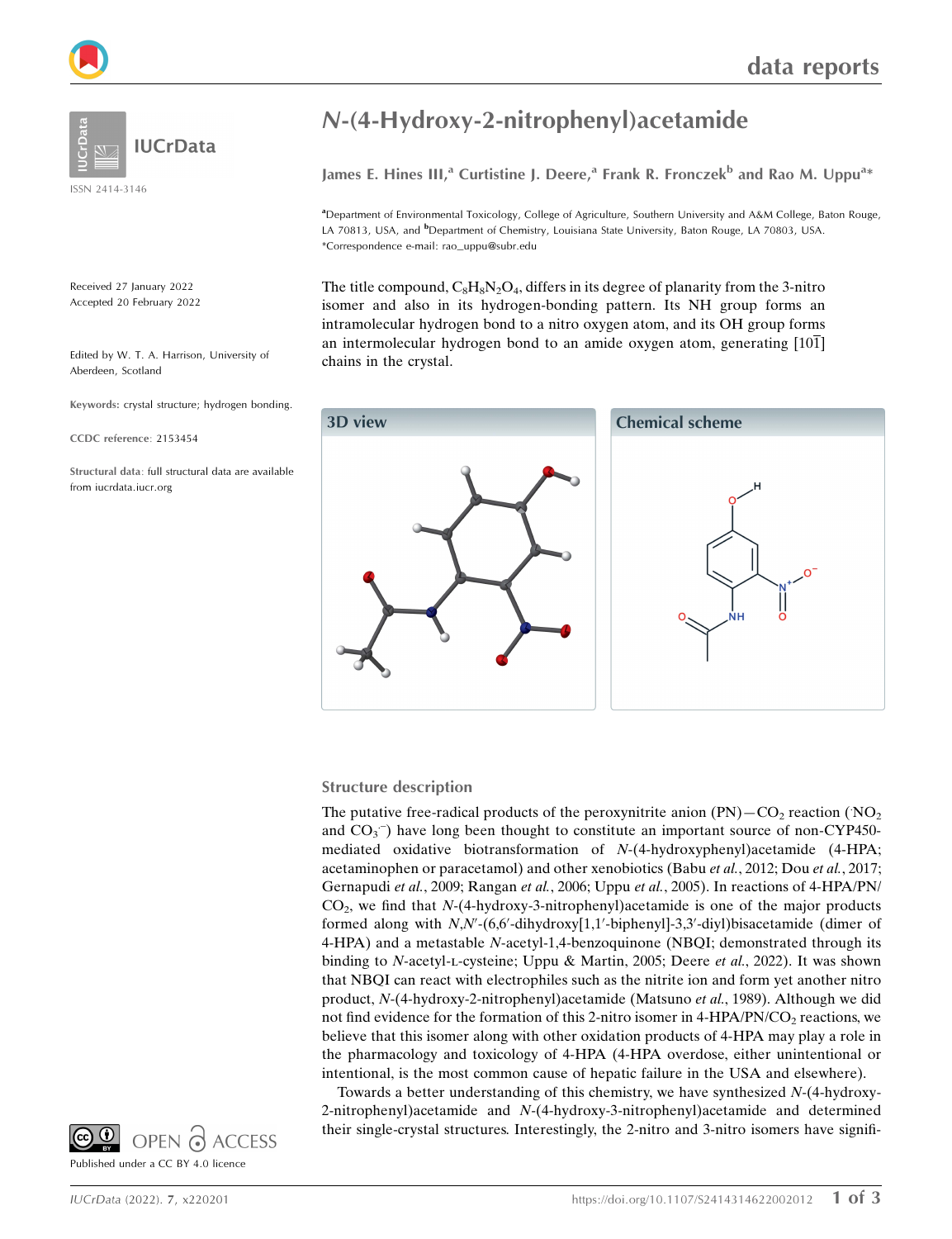| Table 1                                            |  |  |
|----------------------------------------------------|--|--|
| Hydrogen-bond geometry $(\mathring{A}, \degree)$ . |  |  |

| $D-\mathrm{H}\cdots A$            | $D-H$     | $H \cdot \cdot \cdot A$ | $D \cdot \cdot \cdot A$ | $D-\mathrm{H}\cdots A$ |
|-----------------------------------|-----------|-------------------------|-------------------------|------------------------|
| $O1 - H1O \cdots O4$ <sup>1</sup> | 0.84(2)   | 1.88(2)                 | 2.7183(14)              | 172.0(18)              |
| $N2-H2N\cdots$ O3                 | 0.883(19) | 1.901(17)               | 2.6363(15)              | 139.6(15)              |

Symmetry code: (i)  $x - \frac{1}{2}$ ,  $-y + \frac{1}{2}$ ,  $z + \frac{1}{2}$ .

cantly different degrees of molecular planarity in the solidstate and also differ in their hydrogen bonding patterns.

In N-(4-hydroxy-2-nitrophenyl)acetamide, Fig. 1, the molecule is nearly planar, with an r.m.s. deviation of  $0.035 \text{ Å}$  for the non-hydrogen atoms. The acetamido group has the largest deviation, with a 5.1 (2) $^{\circ}$  twist about its central C7-N2 bond. The N—H group forms an intramolecular hydrogen bond (Table 1) to O3 (part of the nitro group) having an  $N \cdot \cdot \cdot O$ distance of 2.6363 (15)  $\AA$  and N—H $\cdots$ O angle of 139.6 (15)°. The hydroxy group forms an intermolecular hydrogen bond to acetamido atom O4 with  $O \cdot \cdot \cdot O = 2.7183$  (14) Å and O- $H \cdot \cdot \cdot O = 172.0$  (18)°, thereby forming chains propagating in the  $[10\overline{1}]$  direction (Figs. 2 and 3).

The crystal structure of N-(4-hydroxy-3-nitrophenyl)acetamide has been reported (Salahifar et al., 2015; Deere et al., 2019). It is significantly less planar than the title compound, with the acetamido group twisted out of the plane of the phenyl group by 9.0  $(2)^\circ$  and the nitro group twisted out of the phenyl plane by  $11.8 \,(2)^\circ$ . Its hydrogen-bonding pattern also differs, with the N—H group forming an intermolecular hydrogen bond to the acetamido O atom  $[N \cdots]$  =



Figure 1

The molecular structure of the title molecule with 50% displacement ellipsoids.



The hydrogen-bonded chain.

2.9079 (17) Å; N-H $\cdot \cdot$  O = 176.6 (19)°]. Its OH group forms a bifurcated  $O-H \cdots (O, O)$  hydrogen bond, with intramolecular component to the adjacent nitro group  $[0 \cdots 0]$  = 2.6093 (17)  $\AA$  and a longer intermolecular component to a nitro oxygen atom of an adjacent molecule  $[0 \cdots 0]$  = 3.1421 (17) Å; Deere *et al.*, 2019].

#### Synthesis and crystallization

The title compound was synthesized by the acetylation of 4 hydroxy-2-nitroaniline using acetic anhydride as described by Naik et al. (2004) with some minor modification (Fig. 4). Briefly, 4-hydroxy-2-nitroaniline (3.08 g; 20 mmol) in its hydrochloride form (prepared by addition of a slight molar excess of HCl; 26 mmol) was dissolved in 125 ml of acetonitrile/water  $(1/4, v/v)$ . The solution was cooled in an ice bath, followed by addition of acetic anhydride (2.43 ml; 24 mmol). Then, sodium bicarbonate (3.36–5.04 g; 40–60 mmol) was



Figure 3 The unit cell of the title compound.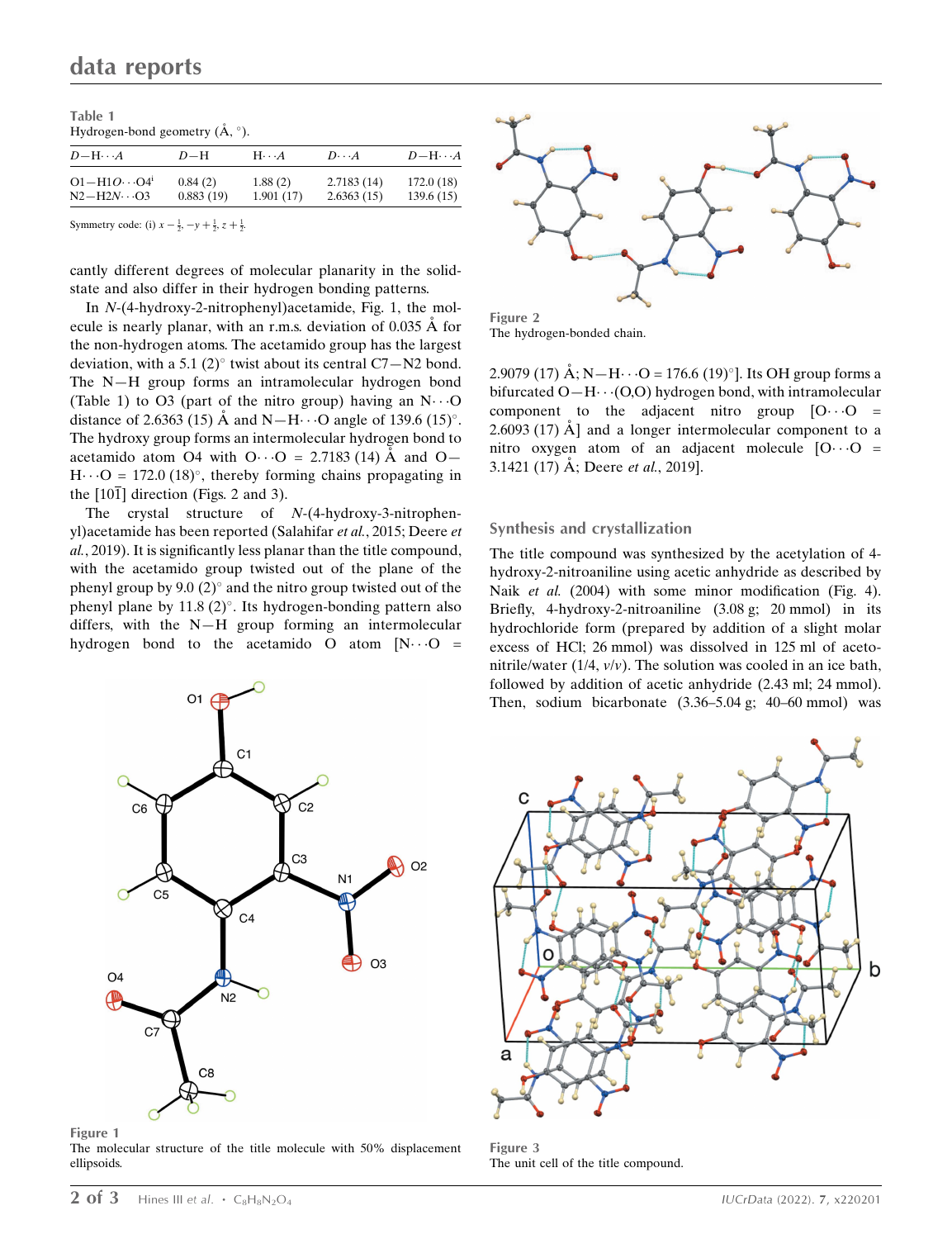

Figure 4

Schematic representation of the synthesis of the title compound.

added to the mixture with the contents being constantly stirred. Care was taken to maintain that the pH of the final reaction mixture was between 5.5 and 6.5. The yellow precipitate of N-(4-hydroxy-2-nitrophenyl)acetamide was separated by filtration and purified by recrystallization twice from aqueous solution. Single crystals were grown from methanol solution.

### Refinement

Crystal data, data collection and structure refinement details are summarized in Table 2.

### Funding information

The authors acknowledge the support from the National Institutes of Health (NIH) through the National Institute of General Medical Science (NIGMS) grant No. 5 P2O GM103424–17 and the US Department of Education (US DoE; Title III, HBGI Part B grant No. P031B040030). Its contents are solely the responsibility of authors and do not represent the official views of NIH, NIGMS, or US DoE. The upgrade of the diffractometer was made possible by grant No. LEQSF(2011–12)-ENH-TR-01, administered by the Louisiana Board of Regents.

### References

- [Babu, S., Vellore, N. A., Kasibotla, A. V., Dwayne, H. J., Stubblefield,](http://scripts.iucr.org/cgi-bin/cr.cgi?rm=pdfbb&cnor=hb4400&bbid=BB1) M. A. & Uppu, R. M. (2012). [Biochem. Biophys. Res. Commun.](http://scripts.iucr.org/cgi-bin/cr.cgi?rm=pdfbb&cnor=hb4400&bbid=BB1) 426[, 215–220.](http://scripts.iucr.org/cgi-bin/cr.cgi?rm=pdfbb&cnor=hb4400&bbid=BB1)
- Bruker (2016). APEX2 and SAINT. [Bruker AXS Inc., Madison,](http://scripts.iucr.org/cgi-bin/cr.cgi?rm=pdfbb&cnor=hb4400&bbid=BB2) [Wisconsin, USA.](http://scripts.iucr.org/cgi-bin/cr.cgi?rm=pdfbb&cnor=hb4400&bbid=BB2)
- [Deere, C. J., Hines, J. E. III, Agu, O. A. & Fronczek, F. R. \(2019\).](http://scripts.iucr.org/cgi-bin/cr.cgi?rm=pdfbb&cnor=hb4400&bbid=BB3) CSD Communication [\(CCDC 1910293\). CCDC, Cambridge, England.](http://scripts.iucr.org/cgi-bin/cr.cgi?rm=pdfbb&cnor=hb4400&bbid=BB3) [https://doi.org/10.5517/ccdc.csd.cc223tcd.](http://scripts.iucr.org/cgi-bin/cr.cgi?rm=pdfbb&cnor=hb4400&bbid=BB3)
- [Deere, C. J., Hines, J. E. III & Uppu, R. M. \(2022\). Unpublished.](http://scripts.iucr.org/cgi-bin/cr.cgi?rm=pdfbb&cnor=hb4400&bbid=BB4)
- [Dou, X., Li, J. Z., Danelisen, I., Trush, M. A., Misra, H. P., Zhu, H.,](http://scripts.iucr.org/cgi-bin/cr.cgi?rm=pdfbb&cnor=hb4400&bbid=BB5) [Jia, Z. & Li, Y. R. \(2017\).](http://scripts.iucr.org/cgi-bin/cr.cgi?rm=pdfbb&cnor=hb4400&bbid=BB5) Reactive Oxygen Species 3, 127–134.
- [Farrugia, L. J. \(2012\).](http://scripts.iucr.org/cgi-bin/cr.cgi?rm=pdfbb&cnor=hb4400&bbid=BB6) J. Appl. Cryst. 45, 849–854.
- [Gernapudi, R., Babu, S., Raghavamenon, A. C. & Uppu, R. M.](http://scripts.iucr.org/cgi-bin/cr.cgi?rm=pdfbb&cnor=hb4400&bbid=BB7) (2009). FASEB J, 23 [\(Suppl. 1\), 397. https://faseb.onlinelibrary.wi](http://scripts.iucr.org/cgi-bin/cr.cgi?rm=pdfbb&cnor=hb4400&bbid=BB7)[ley.com/doi/10.1096/fasebj.23.1\\_supplement.LB397](http://scripts.iucr.org/cgi-bin/cr.cgi?rm=pdfbb&cnor=hb4400&bbid=BB7)

Table 2 Experimental details.

| Crystal data                                                                |                                                                              |
|-----------------------------------------------------------------------------|------------------------------------------------------------------------------|
| Chemical formula                                                            | $C_8H_8N_2O_4$                                                               |
| $M_{\rm r}$                                                                 | 196.16                                                                       |
| Crystal system, space group                                                 | Monoclinic, C2/c                                                             |
| Temperature (K)                                                             | 90                                                                           |
| $a, b, c (\AA)$                                                             | 9.6643(3), 18.5534(5), 9.3072(2)                                             |
|                                                                             | 95.5075 (14)                                                                 |
| $\begin{array}{c} \beta \ (\^{\circ}) \\ V \ (\AA^3) \end{array}$           | 1661.13(8)                                                                   |
| Z                                                                           | 8                                                                            |
| Radiation type                                                              | $Cu$ $K\alpha$                                                               |
| $\mu$ (mm <sup>-1</sup> )                                                   | 1.10                                                                         |
| Crystal size (mm)                                                           | $0.21 \times 0.07 \times 0.02$                                               |
| Data collection                                                             |                                                                              |
| Diffractometer                                                              | Bruker Kappa APEXII DUO<br>CCD                                               |
| Absorption correction                                                       | Multi-scan (SADABS; Krause et<br>al., 2015)                                  |
| $T_{\min}, T_{\max}$                                                        | 0.872, 0.978                                                                 |
| No. of measured, independent and<br>observed $[I > 2\sigma(I)]$ reflections | 6856, 1543, 1486                                                             |
| $R_{\rm int}$                                                               | 0.028                                                                        |
| $(\sin \theta/\lambda)_{\text{max}}$ $(\text{\AA}^{-1})$                    | 0.607                                                                        |
| Refinement                                                                  |                                                                              |
| $R[F^2 > 2\sigma(F^2)], wR(F^2), S$                                         | 0.035, 0.095, 1.13                                                           |
| No. of reflections                                                          | 1543                                                                         |
| No. of parameters                                                           | 134                                                                          |
| H-atom treatment                                                            | H atoms treated by a mixture of<br>independent and constrained<br>refinement |
| $\Delta\rho_{\text{max}}$ , $\Delta\rho_{\text{min}}$ (e Å <sup>-3</sup> )  | $0.29, -0.24$                                                                |

Computer programs: APEX3 and SAINT (Bruker, 2016), SHELXS97 (Sheldrick, 2008), SHELXL2014/7 (Sheldrick, 2015), Mercury (Macrae et al., 2020); ORTEP-3 (Farrugia, 2012) and publCIF (Westrip, 2010).

- [Krause, L., Herbst-Irmer, R., Sheldrick, G. M. & Stalke, D. \(2015\).](http://scripts.iucr.org/cgi-bin/cr.cgi?rm=pdfbb&cnor=hb4400&bbid=BB8) J. [Appl. Cryst.](http://scripts.iucr.org/cgi-bin/cr.cgi?rm=pdfbb&cnor=hb4400&bbid=BB8) 48, 3–10.
- [Macrae, C. F., Sovago, I., Cottrell, S. J., Galek, P. T. A., McCabe, P.,](http://scripts.iucr.org/cgi-bin/cr.cgi?rm=pdfbb&cnor=hb4400&bbid=BB9) [Pidcock, E., Platings, M., Shields, G. P., Stevens, J. S., Towler, M. &](http://scripts.iucr.org/cgi-bin/cr.cgi?rm=pdfbb&cnor=hb4400&bbid=BB9) [Wood, P. A. \(2020\).](http://scripts.iucr.org/cgi-bin/cr.cgi?rm=pdfbb&cnor=hb4400&bbid=BB9) J. Appl. Cryst. 53, 226-235.
- [Matsuno, T., Matsukawa, T., Sakuma, Y. & Kunieda, T. \(1989\).](http://scripts.iucr.org/cgi-bin/cr.cgi?rm=pdfbb&cnor=hb4400&bbid=BB10) Chem. [Pharm. Bull.](http://scripts.iucr.org/cgi-bin/cr.cgi?rm=pdfbb&cnor=hb4400&bbid=BB10) 37, 1422–1423.
- [Naik, S., Bhattacharjya, G., Kavala, V. R. & Patel, B. K. \(2004\).](http://scripts.iucr.org/cgi-bin/cr.cgi?rm=pdfbb&cnor=hb4400&bbid=BB11) Arkivoc[, pp. 55–63.](http://scripts.iucr.org/cgi-bin/cr.cgi?rm=pdfbb&cnor=hb4400&bbid=BB11)
- [Rangan, V., Perumal, T. E., Sathishkumar, K. & Uppu, R. M. \(2006\).](http://scripts.iucr.org/cgi-bin/cr.cgi?rm=pdfbb&cnor=hb4400&bbid=BB12) Toxicologist (supplement to Toxicol. Sci.) 90[, 242–243. https://](http://scripts.iucr.org/cgi-bin/cr.cgi?rm=pdfbb&cnor=hb4400&bbid=BB12) [www.toxicology.org/pubs/docs/Tox/2006Tox.pdf](http://scripts.iucr.org/cgi-bin/cr.cgi?rm=pdfbb&cnor=hb4400&bbid=BB12)
- [Salahifar, E., Nematollahi, D., Bayat, M., Mahyari, A. & Rudbari,](http://scripts.iucr.org/cgi-bin/cr.cgi?rm=pdfbb&cnor=hb4400&bbid=BB13) [H. A. \(2015\).](http://scripts.iucr.org/cgi-bin/cr.cgi?rm=pdfbb&cnor=hb4400&bbid=BB13) Org. Lett. 17, 4666–4669.
- [Sheldrick, G. M. \(2008\).](http://scripts.iucr.org/cgi-bin/cr.cgi?rm=pdfbb&cnor=hb4400&bbid=BB14) Acta Cryst. A64, 112–122.
- [Sheldrick, G. M. \(2015\).](http://scripts.iucr.org/cgi-bin/cr.cgi?rm=pdfbb&cnor=hb4400&bbid=BB15) Acta Cryst. C71, 3–8.
- [Uppu, R. M. & Martin, R. J. \(2005\).](http://scripts.iucr.org/cgi-bin/cr.cgi?rm=pdfbb&cnor=hb4400&bbid=BB16) Toxicologist (supplement to Toxicol. Sci.), 319[. https://www.toxicology.org/pubs/docs/Tox/](http://scripts.iucr.org/cgi-bin/cr.cgi?rm=pdfbb&cnor=hb4400&bbid=BB16) [2005Tox.pdf](http://scripts.iucr.org/cgi-bin/cr.cgi?rm=pdfbb&cnor=hb4400&bbid=BB16)
- [Uppu, R. M., Sathishkumar, K. & Perumal, T. \(2005\). Free Radic.](http://scripts.iucr.org/cgi-bin/cr.cgi?rm=pdfbb&cnor=hb4400&bbid=BB17) [Biol. Med. 39 \(Suppl. 1\) 39, 15. https://www.sciencedirect.com/](http://scripts.iucr.org/cgi-bin/cr.cgi?rm=pdfbb&cnor=hb4400&bbid=BB17) [journal/free-radical-biology-and-medicine/vol/39/suppl/S1](http://scripts.iucr.org/cgi-bin/cr.cgi?rm=pdfbb&cnor=hb4400&bbid=BB17) [Westrip, S. P. \(2010\).](http://scripts.iucr.org/cgi-bin/cr.cgi?rm=pdfbb&cnor=hb4400&bbid=BB18) J. Appl. Cryst. **43**, 920–925.

IUCrData (2022). 7, x220201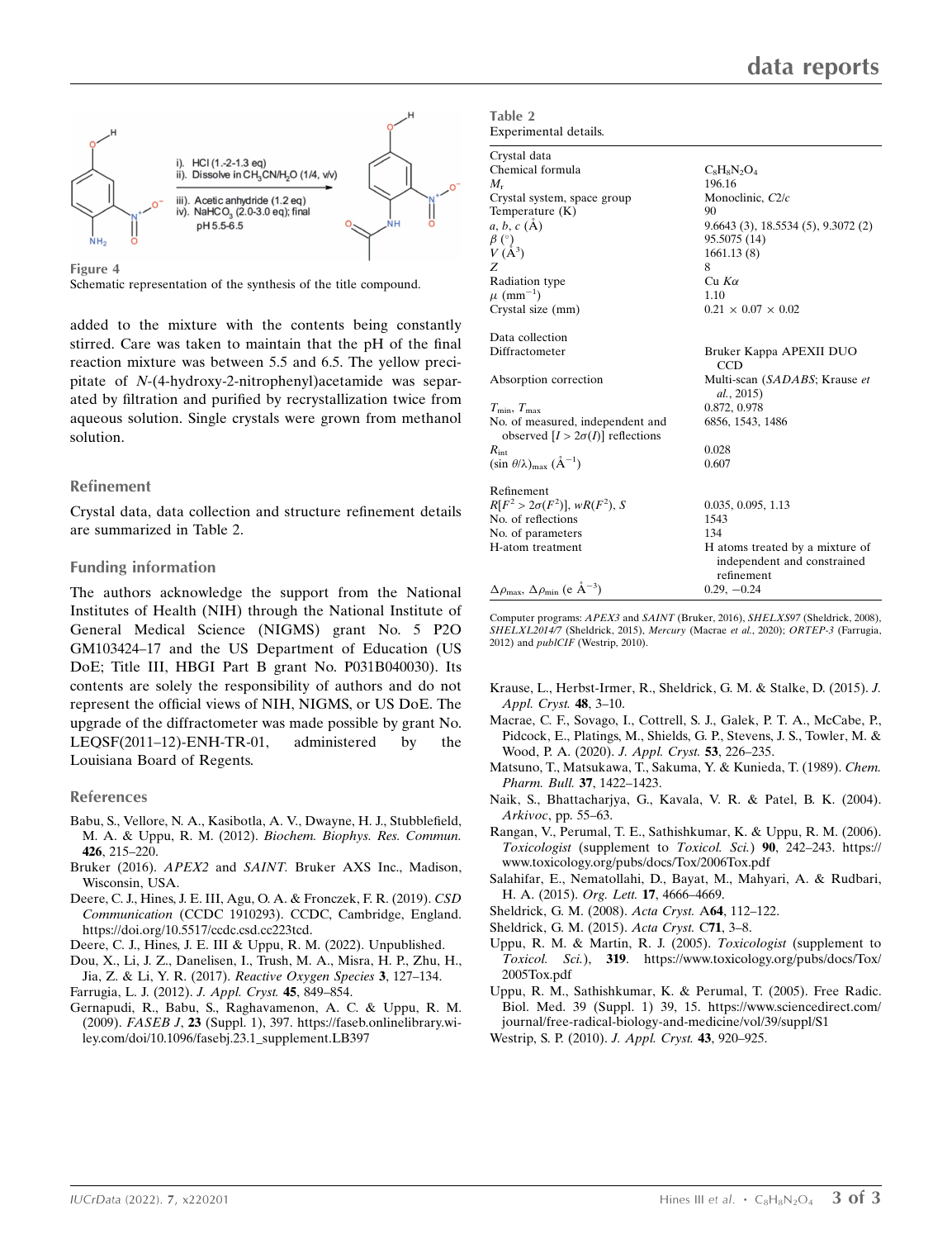# **full crystallographic data**

*IUCrData* (2022). **7**, x220201 [https://doi.org/10.1107/S2414314622002012]

## *N***-(4-Hydroxy-2-nitrophenyl)acetamide**

**James E. Hines III, Curtistine J. Deere, Frank R. Fronczek and Rao M. Uppu**

*N***-(4-Hydroxy-2-nitrophenyl)acetamide** 

*Crystal data*

 $C_8H_8N_2O_4$  $M_r = 196.16$ Monoclinic, *C*2/*c*  $a = 9.6643(3)$  Å  $b = 18.5534(5)$  Å  $c = 9.3072(2)$  Å  $\beta$  = 95.5075 (14)<sup>o</sup>  $V = 1661.13(8)$  Å<sup>3</sup>  $Z = 8$ 

### *Data collection*

Bruker Kappa APEXII DUO CCD diffractometer Radiation source: I*µ*S microfocus QUAZAR multilayer optics monochromator *φ* and *ω* scans Absorption correction: multi-scan (SADABS; Krause *et al.*, 2015)  $T_{\min} = 0.872, T_{\max} = 0.978$ 

### *Refinement*

Refinement on *F*<sup>2</sup> Least-squares matrix: full  $R[F^2 > 2\sigma(F^2)] = 0.035$  $wR(F^2) = 0.095$  $S = 1.13$ 1543 reflections 134 parameters 0 restraints Hydrogen site location: mixed H atoms treated by a mixture of independent and constrained refinement  $w = 1/[\sigma^2 (F_o^2) + (0.0487P)^2 + 1.5639P]$ where  $P = (F_o^2 + 2F_c^2)/3$  $(\Delta/\sigma)_{\text{max}}$  < 0.001  $\Delta\rho_{\text{max}} = 0.29$  e Å<sup>-3</sup>  $\Delta \rho_{\rm min} = -0.23$  e Å<sup>-3</sup>

### *Special details*

**Geometry**. All esds (except the esd in the dihedral angle between two l.s. planes) are estimated using the full covariance matrix. The cell esds are taken into account individually in the estimation of esds in distances, angles and torsion angles; correlations between esds in cell parameters are only used when they are defined by crystal symmetry. An approximate (isotropic) treatment of cell esds is used for estimating esds involving l.s. planes.

**Refinement**. All H atoms were located in difference maps and those on C were thereafter treated as riding in geometrically idealized positions with C—H distances 0.95 Å for phenyl and 0.98 Å for methyl. The coordinates of the N —H and O—H hydrogen atoms were refined. *U*iso(H) values were assigned as 1.2*U*eq for the attached atom (1.5 for OH and methyl).

 $F(000) = 816$  $D_x = 1.569$  Mg m<sup>-3</sup> Cu *Ka* radiation,  $\lambda = 1.54184 \text{ Å}$ Cell parameters from 5235 reflections  $\theta$  = 4.8–69.3°  $\mu = 1.10$  mm<sup>-1</sup> *T* = 90 K Lath, yellow  $0.21 \times 0.07 \times 0.02$  mm

6856 measured reflections 1543 independent reflections 1486 reflections with  $I > 2\sigma(I)$  $R_{\text{int}} = 0.028$  $\theta_{\text{max}} = 69.3^{\circ}, \theta_{\text{min}} = 4.8^{\circ}$  $h = -11 \rightarrow 7$  $k = -22 \rightarrow 20$  $l = -11 \rightarrow 10$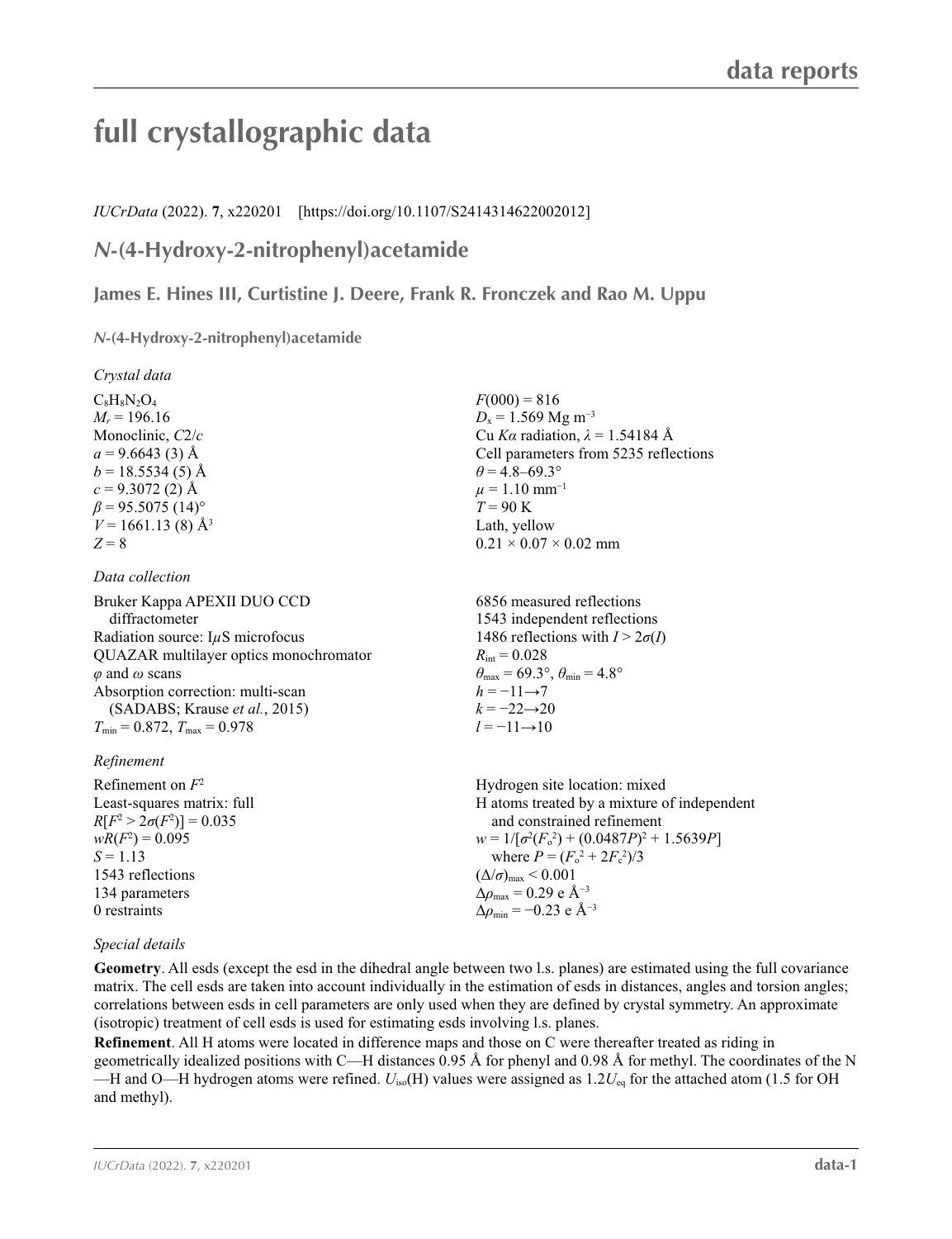|                  | $\boldsymbol{x}$ | $\mathcal{Y}$ | $\boldsymbol{Z}$ | $U_{\rm iso}*/U_{\rm eq}$ |  |
|------------------|------------------|---------------|------------------|---------------------------|--|
| O <sub>1</sub>   | 0.49965(11)      | 0.11112(5)    | 0.49610(11)      | 0.0180(2)                 |  |
| H <sub>1</sub> O | 0.435(2)         | 0.1126(10)    | 0.551(2)         | $0.027*$                  |  |
| O <sub>2</sub>   | 0.36347(11)      | 0.35035(5)    | 0.64809(11)      | 0.0240(3)                 |  |
| O <sub>3</sub>   | 0.47807(11)      | 0.43019(5)    | 0.53985(12)      | 0.0239(3)                 |  |
| O <sub>4</sub>   | 0.79942(10)      | 0.37109(5)    | 0.17917(10)      | 0.0208(3)                 |  |
| N1               | 0.44852(12)      | 0.36642(6)    | 0.56392(12)      | 0.0163(3)                 |  |
| N <sub>2</sub>   | 0.65588(12)      | 0.39184(6)    | 0.35604(12)      | 0.0149(3)                 |  |
| H2N              | 0.6134(17)       | 0.4246(10)    | 0.4050(18)       | $0.018*$                  |  |
| C <sub>1</sub>   | 0.53400(14)      | 0.18008(7)    | 0.46502(14)      | 0.0143(3)                 |  |
| C2               | 0.47727(13)      | 0.23927(7)    | 0.52723(13)      | 0.0146(3)                 |  |
| H2               | 0.4113           | 0.2327        | 0.5955           | $0.018*$                  |  |
| C <sub>3</sub>   | 0.51647(13)      | 0.30877(7)    | 0.49012(13)      | 0.0138(3)                 |  |
| C4               | 0.61410(13)      | 0.32179(7)    | 0.39015(13)      | 0.0137(3)                 |  |
| C <sub>5</sub>   | 0.66952(13)      | 0.26010(7)    | 0.32904(13)      | 0.0140(3)                 |  |
| H <sub>5</sub>   | 0.7356           | 0.2659        | 0.2606           | $0.017*$                  |  |
| C <sub>6</sub>   | 0.63082(13)      | 0.19119(7)    | 0.36548(13)      | 0.0143(3)                 |  |
| H <sub>6</sub>   | 0.6708           | 0.1509        | 0.3220           | $0.017*$                  |  |
| C7               | 0.74622(13)      | 0.41291(7)    | 0.25993(14)      | 0.0152(3)                 |  |
| C8               | 0.77664(15)      | 0.49227(7)    | 0.26014(16)      | 0.0211(3)                 |  |
| H <sub>8</sub> A | 0.8474           | 0.5036        | 0.3395           | $0.032*$                  |  |
| H8B              | 0.6914           | 0.5192        | 0.2729           | $0.032*$                  |  |
| H8C              | 0.8109           | 0.5058        | 0.1681           | $0.032*$                  |  |

*Fractional atomic coordinates and isotropic or equivalent isotropic displacement parameters (Å<sup>2</sup>)* 

*Atomic displacement parameters (Å2 )*

|                | $U^{11}$  | $U^{22}$  | $\mathcal{L}^{\beta 3}$ | $U^{12}$     | $U^{13}$  | $U^{23}$     |
|----------------|-----------|-----------|-------------------------|--------------|-----------|--------------|
| O <sub>1</sub> | 0.0214(5) | 0.0120(5) | 0.0220(5)               | $-0.0007(4)$ | 0.0096(4) | 0.0002(4)    |
| O <sub>2</sub> | 0.0279(6) | 0.0189(5) | 0.0287(6)               | 0.0003(4)    | 0.0202(4) | 0.0005(4)    |
| O <sub>3</sub> | 0.0298(6) | 0.0121(5) | 0.0327(6)               | $-0.0014(4)$ | 0.0180(5) | $-0.0002(4)$ |
| O <sub>4</sub> | 0.0256(5) | 0.0158(5) | 0.0234(5)               | 0.0000(4)    | 0.0141(4) | $-0.0013(4)$ |
| N <sub>1</sub> | 0.0175(6) | 0.0143(6) | 0.0182(6)               | 0.0003(4)    | 0.0073(4) | $-0.0003(4)$ |
| N <sub>2</sub> | 0.0148(6) | 0.0129(5) | 0.0179(6)               | 0.0009(4)    | 0.0061(4) | $-0.0006(4)$ |
| C <sub>1</sub> | 0.0142(6) | 0.0132(6) | 0.0155(6)               | $-0.0010(5)$ | 0.0005(5) | 0.0010(5)    |
| C <sub>2</sub> | 0.0143(6) | 0.0159(7) | 0.0143(6)               | $-0.0002(5)$ | 0.0041(5) | 0.0001(5)    |
| C <sub>3</sub> | 0.0140(6) | 0.0141(7) | 0.0136(6)               | 0.0017(5)    | 0.0026(5) | $-0.0019(5)$ |
| C <sub>4</sub> | 0.0124(6) | 0.0153(6) | 0.0133(6)               | $-0.0002(5)$ | 0.0004(5) | 0.0004(5)    |
| C <sub>5</sub> | 0.0122(6) | 0.0165(7) | 0.0138(6)               | 0.0003(5)    | 0.0031(5) | $-0.0003(5)$ |
| C <sub>6</sub> | 0.0134(6) | 0.0152(6) | 0.0145(6)               | 0.0016(5)    | 0.0025(5) | $-0.0013(5)$ |
| C7             | 0.0142(6) | 0.0143(6) | 0.0173(6)               | 0.0006(5)    | 0.0028(5) | 0.0010(5)    |
| C8             | 0.0245(7) | 0.0142(7) | 0.0266(7)               | $-0.0006(5)$ | 0.0125(6) | $-0.0002(5)$ |

*Geometric parameters (Å, º)*

| $O1 - C1$  | 1.3599(16) | $C2-C3$ | 1.3966(18) |
|------------|------------|---------|------------|
| $O1 - H1O$ | 0.84(2)    | $C2-H2$ | 0.9500     |